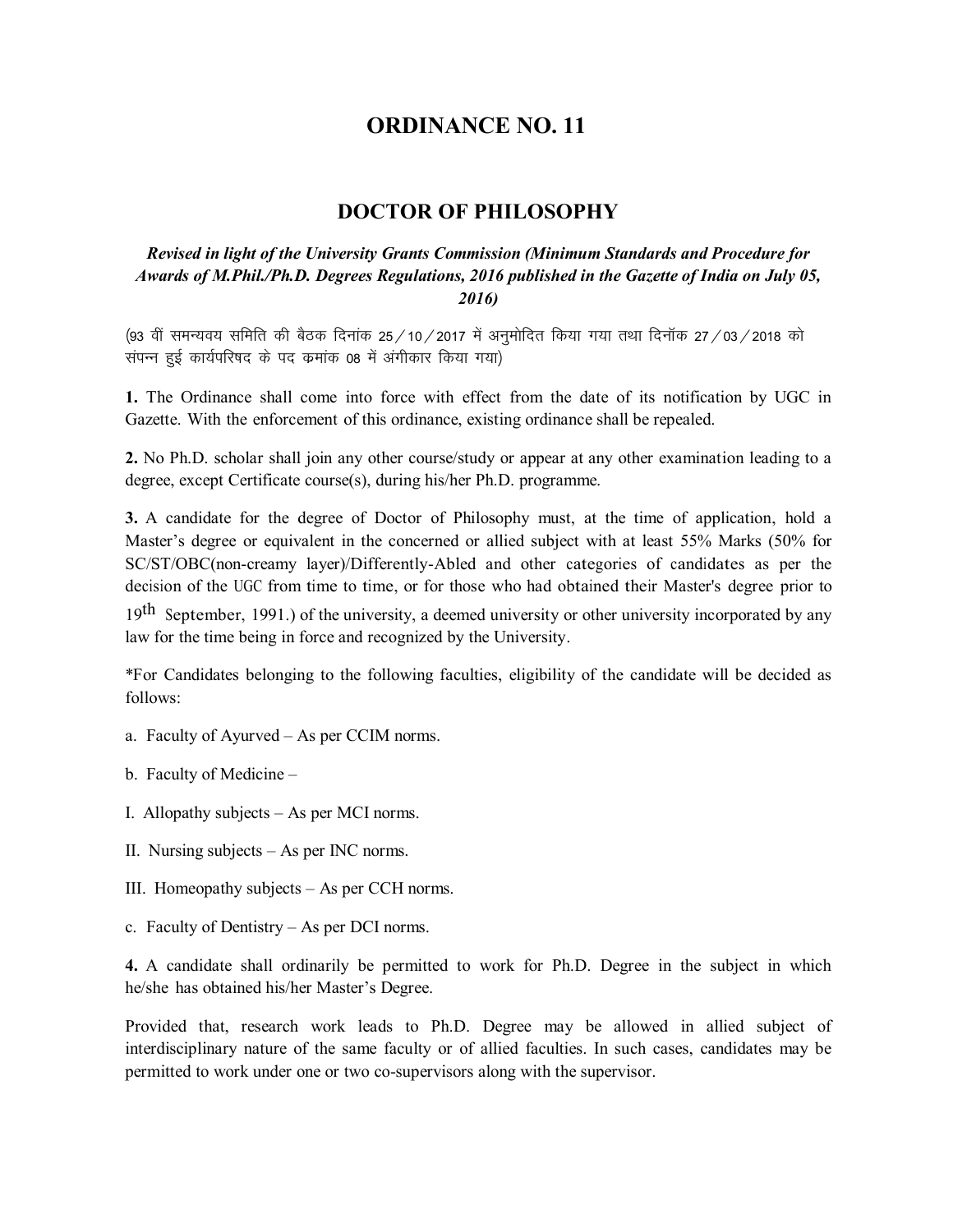**5.** Candidates shall be admitted through an entrance test followed by an interview. The students who have qualified UGC-NET with JRF / UGC-CSIR-NET with JRF / teacher fellowship holder or any other Government / Foreign research fellowship holder or have passed M.Phil. programme (as per UGC Regulations 2009 or amended thereafter) with course work shall be exempted from the entrance test but they have to appear in the interview.

**6.** The university shall annually decide well in advance the number of seats available for Ph.D. programme in each subject. The university shall notify on its website and through advertisement in at least two (2) national newspapers, of which at least one (1) shall be in Hindi language, the number of seats for admission, subject/discipline-wise distribution of available seats, criteria for admission, procedure for admission, examination centre(s) where entrance test(s) shall be conducted and all other relevant information for the benefit of the candidates.

**7.** While assessing the number of vacancies under a supervisor, the actual date of submission of Ph.D. thesis under his/her supervision shall be taken into account.

## **8. Procedure of Admission:**

a. In response to the advertisement or notification of the university, the candidate desirous of seeking admission to Ph.D. programme shall be required to submit application on prescribed form (Appendix-I) along with demand draft of prescribed entrance test fee and supportive documents to the office of the Head of the proposed centre of entrance test within the given time period.

b. Candidates shall be admitted through the **Doctoral Entrance Test (DET)**, which shall be conducted for each subject separately at the University Teaching Departments.

Provided that, the colleges which are approved research centers, shall be allowed to conduct the DET for the subjects not available in the University Teaching Departments.

Provided further that, the Vice Chancellor may assign to the allied or to any University Teaching Department to conduct the DET for the subjects available only in the colleges.

c. The Vice Chancellor shall constitute a departmental Research Advisory Committee (RAC) to conduct the DET comprising of the following members:

| 1. Dean of the concerned faculty | - Chairperson |
|----------------------------------|---------------|
|                                  |               |

- 2. Chairperson, Board of studies Member
- 3. Head of the Department/ Principal Member & Co-ordinator

4. One subject Supervisor from the UTD (if available) to be nominated by the Vice Chancellor - Member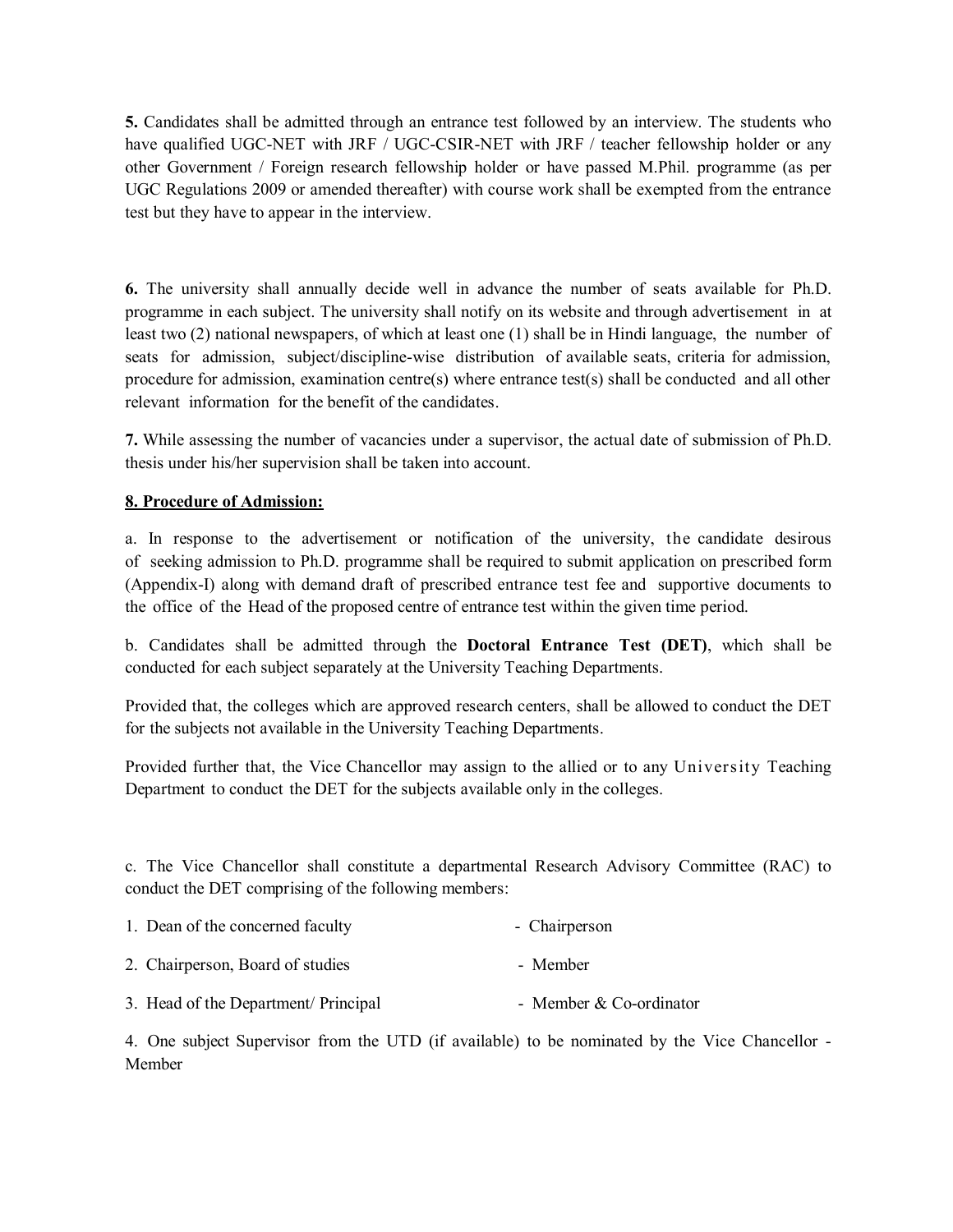5. One subject Supervisor from a College / Research Establishment (if available) to be nominated by the Vice Chancellor - Member

If the Dean of the faculty is not available, the Vice Chancellor shall appoint any other Dean or a Senior Professor of the University to chair the Research Advisory Committee.

Chairman and two other members shall form the quorum. In case quorum is not complete then the Vice Chancellor may nominate one or two subject experts in the relevant field(s) from the same university / other university to form the quorum.

- d**.** The functions of the RAC shall be as follows:
- **1.** To scrutinize the applications.
- **2.** To arrange the Doctoral Entrance Test.
- **3.** To conduct the interview.
- **4.** To submit the final list of candidates.
- **5.** Any related work assigned by the Vice-Chancellor.

#### **9. (a) Entrance Test:**

The Doctoral Entrance Test will have the question paper in two parts. Part-A shall consist of 50 objective type compulsory questions of 1 mark each based on research methodology. It shall be of generic nature, intended to assess the research aptitude of the candidate. It will primarily be designed to test reasoning ability, data interpretation, and quantitative aptitude of the candidate. Part-A may be common within the same faculty. Part-B shall also consist of 50 objective type compulsory questions of 1 mark each based on the subject of the research. The syllabus of both parts of the question paper shall be approved by the concerned Board of Studies. The Paper shall be prepared by a panel of examiners recommended by the Examination Committee of the concerned subject and approved by the Vice Chancellor.

The duration of the Doctoral Entrance Test will be of two hours. There will be no negative marking.

The candidates must score minimum 50% marks  $(45\% \text{ for } SC/ST/OBC/PH)$  in the en t r a n c e t e s t to qualify for the interview. A list of the eligible candidates for interview shall be prepared by the RAC on the basis of the result of the Doctoral Entrance Test and the same shall be submitted to the Registrar to notify.

#### **(b) Interview:**

The successful candidates of the Doctoral Entrance Test shall have to appear in the interview. The interview shall be conducted by the Research Advisory Committee.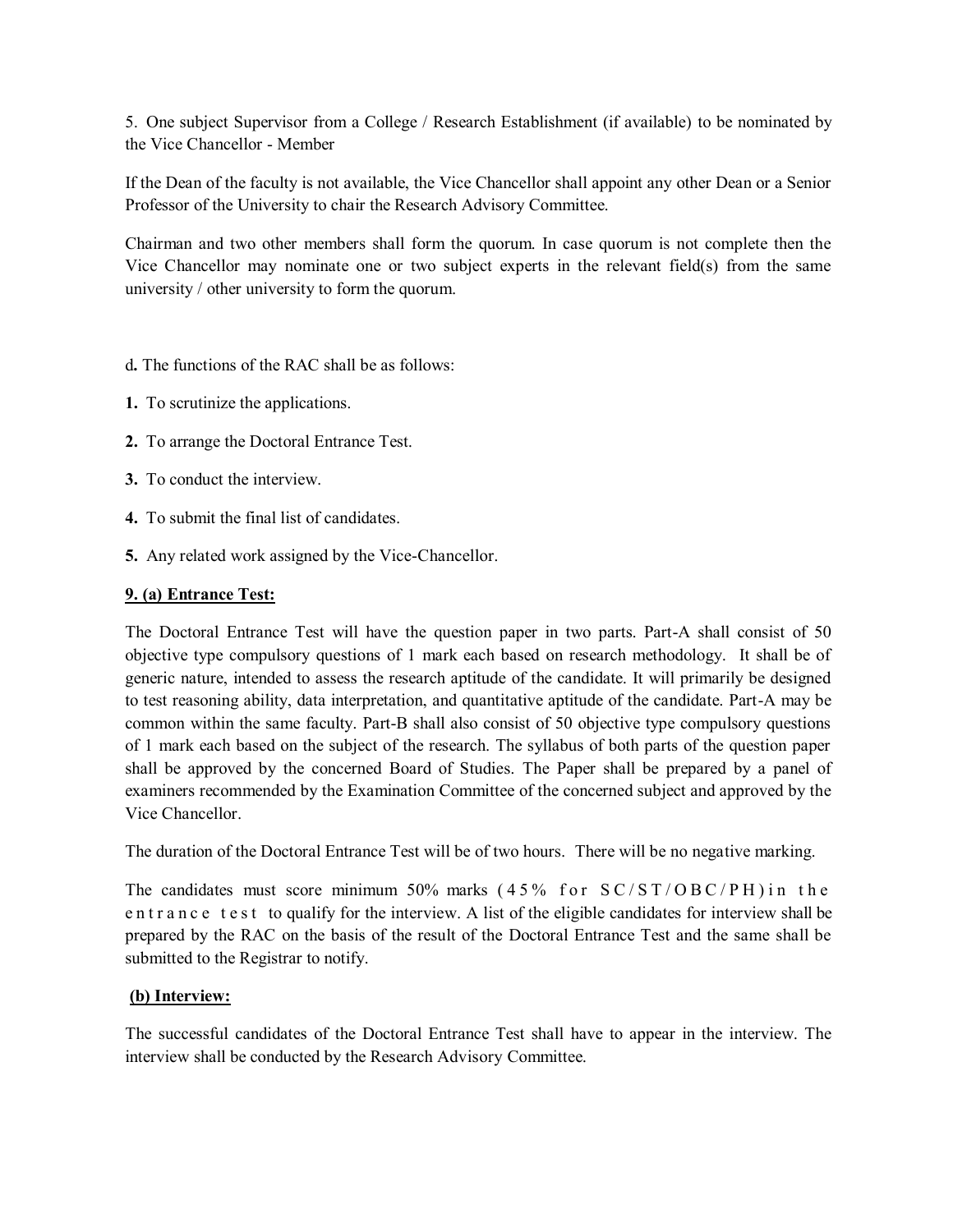The candidates are expected to bring the No Objection Letter from the proposed Supervisor and Cosupervisor (if applicable) duly forwarded from the Head of the research centre (s).

The candidates are required to discuss their research interest / area through a presentation before a duly constituted Research Advisory Committee. The interview/*viva-voce* shall also consider the following aspects, viz. whether:

- the candidate possesses the competence for the proposed research;
- the research work can be suitably undertaken at the research centre;
- the proposed area of research can contribute to new/additional knowledge.

The evaluation in interview will be based on 100 marks to be allocated in the following criteria, each of 25 marks:

- (i) Research plan
- (ii) Research potential/ aptitude
- (iii) Communication skills
- (iv) Subject knowledge in the respective area of research.

The Chairperson, RAC, will allocate the marks in each of above criterion after consensus. In case of disagreement among the members the average of the marks given by individual member will be the final marks in the criterion. Merit list will be prepared on the basis of the marks obtained out of 100 marks in the interview.

The RAC shall finalize the list of the candidates to be admitted to the Ph.D. programme in the concerned subject as per the merit and availability of seats. It shall also allot the Research centre, Supervisor, Co-Supervisor (if any), and approve the tentative area of the proposed research work. The final list shall be submitted to the Registrar. After the approval of the Vice Chancellor, the list shall be notified.

**Note:** (i) While granting admission to Ph.D. programme, the RAC will pay due attention to the State Reservation Policy.

(ii) The RAC should also see that only the predetermined number of students shall be admitted to Ph.D. programme.

# **10. Allocation of Supervisor:-**

The allocation of the supervisor for a selected student shall finally be decided by the RAC in a formal manner depending on the available seats with the supervisor, the available specialization among the supervisors and the research interest of the student as indicated during the interview.

In case Supervisor is not working at the research centre a Co-supervisor may be allotted from the research centre to guide and monitor the research scholar at the centre. In case Supervisor / Cosupervisor belongs to the Research Laboratory recognized by the University as research centre through MoU then respectively Co-supervisor/ Supervisor will be allotted from the UTD with which Research Laboratory has the MoU.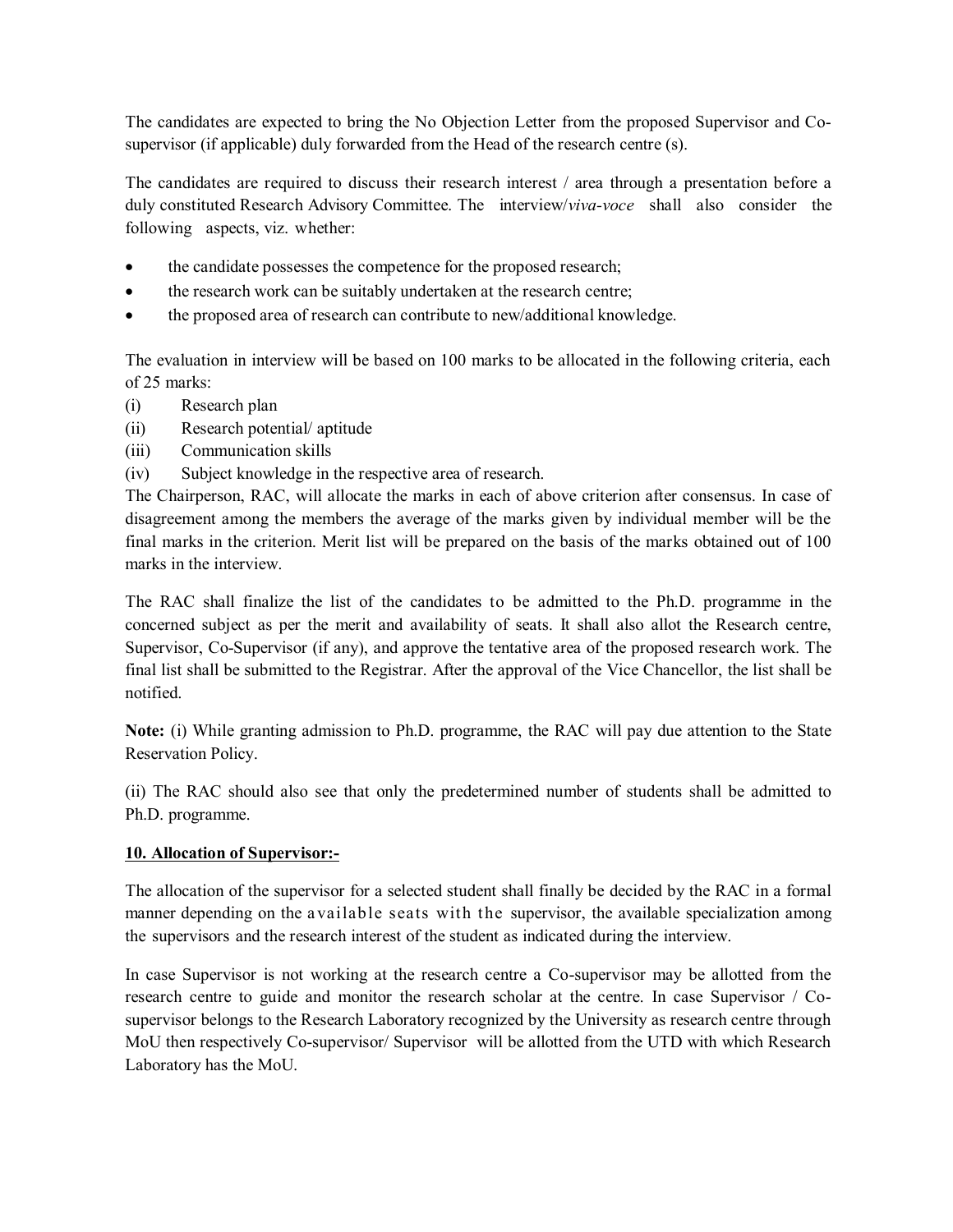In case of topics which are of inter-disciplinary nature where the RAC feels that the expertise in the research centre has to be supplemented from outside, the RAC may appoint a Research Supervisor from the research centre, who shall be known as the Research Supervisor, and a Co-Supervisor from outside the Research centre/ Faculty / College/ University on such terms and conditions as may be specified and agreed upon by the consenting Institutions/Colleges.

## **11. Course Work:-**

(a) The candidates selected for Ph.D. programme are required to apply for the Ph.D. registration on prescribed proforma downloadable from the university website (Appendix-II). The duly filled registration form along with the necessary documents and certificates shall be forwarded by the research centre after verifying the payments of the following fees:

- (i) Registration fee
- (ii) Ph.D. Course work fee
- (iii) Research Centre fee for six months
- (iv) Research Centre Caution Money (payable once only and refundable)
- (v) University Library fee for six months
- (vi) University Library caution money (payable once only and refundable)
- (vii) IT Infrastructure fee for six months
- (viii) Research Laboratory fee for six months (where laboratory work is involved)
- (ix) Identify card fee
- (x) Any other fee as decided by the university.

Duly forwarded Ph.D. registration form should be submitted to the University and a photocopy of the same form and documents should be submitted to the Research Centre.

The candidates already completed the course work with at least 55% of marks in M.Phil. and admitted to the Ph.D. programme shall be exempted from the Ph.D. course work and its fee. All other candidates admitted to the Ph.D. programme and submitted the Ph.D. registration form shall be required to complete the course work of 16 credits as prescribed by the University/ Research Centre during initial one or two semesters. The course work shall be treated as prerequisite for Ph.D. preparation. All courses prescribed for Ph.D. course work shall be in conformity with the credit hour instructional requirement and shall specify content, instructional and assessment methods. The examination and evaluation scheme for Ph.D. course work shall be as per the examination and evaluation scheme of the University applicable to the other programmes of the UTDs.

The Ph.D. course work shall contain the following courses:

| (i)  | Research Methodology                               | 4 credits |
|------|----------------------------------------------------|-----------|
| (ii) | Review of Published Research in the relevant field | 3 credits |
|      | (iii) Computer Applications                        | 3 credits |
|      | (iv) Advance course in the relevant subject        | 3 credits |
|      | (v) Comprehensive Viva-Voce                        | 3 credits |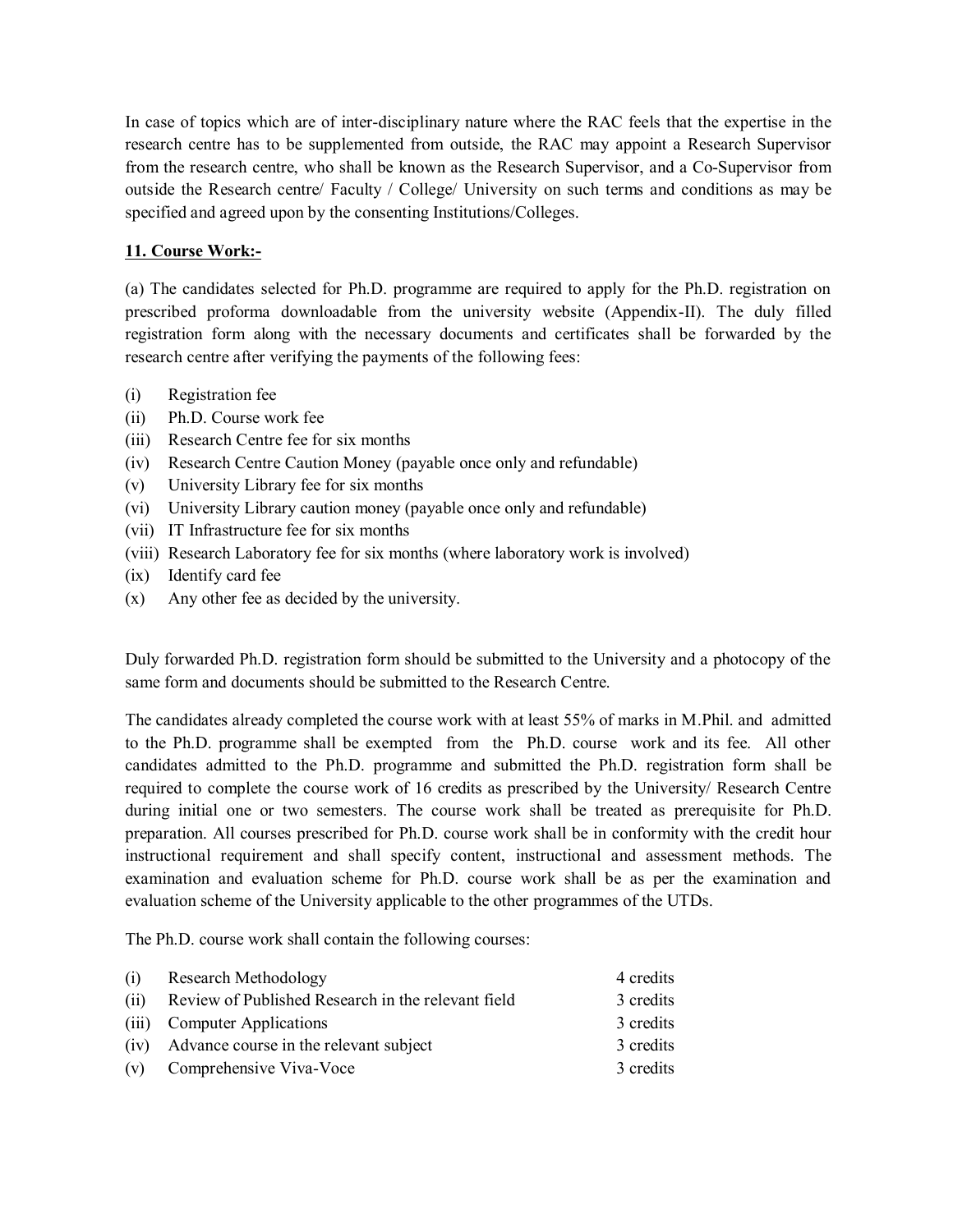The course on Research Methodology should cover areas such as statistical research methods, research ethics, research report writing, etc. The course on Review of Published Research in the relevant field will be undertaken under the supervisor or the regular teacher of the centre of course work and the candidate has to consult the library or other resources to carry out the literature review. At the end of the semester the candidate has to submit a brief report on the literature review for evaluation, which will be done by the two examiners. The course on computer applications will include the computer applications helpful in the relevant subject. The advanced course in the relevant field shall comprise the topics related to the subject of research. The syllabus of the courses on research methodology, computer applications, and advanced course shall be decided by the concerned Board of Studies.

The final grades shall be submitted to the University. The University shall issue the certificate of the Ph.D. course work in the prescribed format (**Appendix-III**).

(b) The course work shall be conducted in the University Teaching Departments/ Research centers as approved by the Vice chancellor.

(c) A combined course work for M.Phil. and Ph.D. students may be conducted for a single / group of subjects wherever possible.

(d) If found necessary, course work may be carried out in sister UTD/ Institute within the University for which due credit will be given.

(e) If a student obtains F or Ab Grade in a course/ subject, he /she will be treated to have failed in that course. He / she have to reappear in the examinations of the course as and when conducted or arranged by the UTD in the next semester. Marks obtained earlier in continuous assessment may be carried forward and added to the marks obtained in repeat end-semester examination to decide the grade in the repeat course. The student has to pay the prescribed fee for repeating the course. If he/she further fails in the course, he/she shall not be given another chance and he/ she shall be out of the Ph.D. programme. No student shall be allowed to repeat the course to improve the grade if he/ she pass the course.

(f) The candidate has to obtain a minimum of 55% of marks or its equivalent grade points in aggregate in the course work in order to be eligible to continue in the Ph.D. programme.

#### **12. Registration of the student:**

After successful completion of the Ph.D. course work the students shall submit the copy of the certificate of the course work and synopsis of the proposed research work in the prescribed Proforma (Appendix-IV) to the University within two months from the date of declaration of result of the Ph.D. course work.

The University shall conduct the meeting of the **Research Degree Committee (RDC)** consisting of the following members:

(i) Vice Chancellor or his nominee - Chairman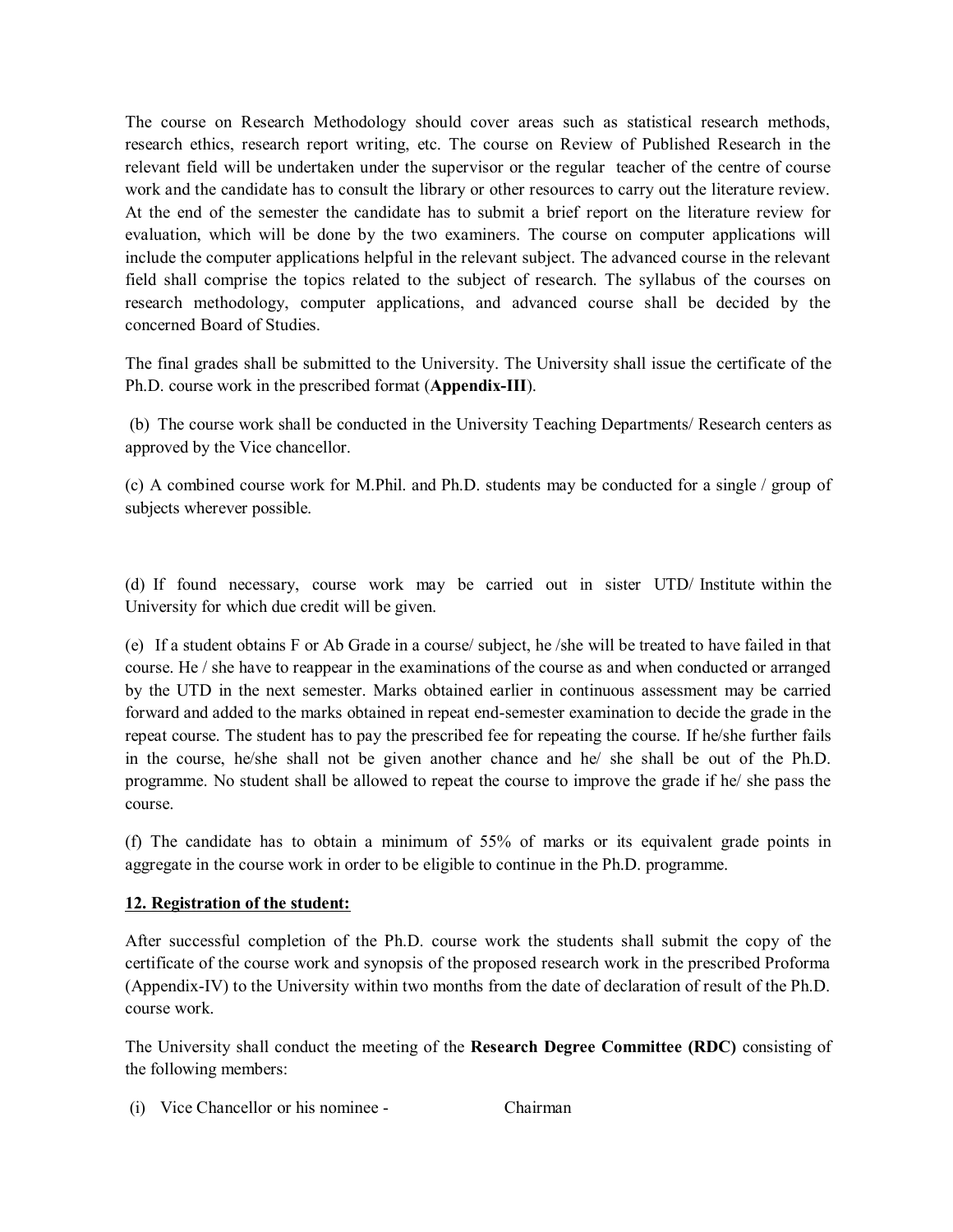(ii) Dean of the Faculty.

(iii) Head of the University Teaching Department/School of Studies in the subject.

(iv) Chairman, Board of Studies in the Subject.

(v) One external subject expert of the rank of University Professor to be appointed by the Vice Chancellor, ordinarily out of a panel of 5 experts given by the Chairman of the Board of Studies concerned. The term of panel shall be coterminous with the Chairman Board of Studies.

External expert and two other members shall form the quorum.

The candidate shall make an oral presentation of his/ her proposed research work before RDC.

**Note: -** On the request of the supervisor, Vice Chancellor may permit him / her to be present as an observer during the oral presentation of his/ her candidate.

The RDC shall recommend the topic of research and the date of registration of the candidate for the Ph.D. degree. On approval by the RDC, the candidate shall be registered and enrolled as a Ph.D. student from the date on which candidate deposited the registration fee or as decided by RDC whichever is later. Candidate will also be required to pay regular tuition, library, IT centre and laboratory fees (six monthly) during his research tenure.

Provided that, if the RDC approves the topic and suggests a minor change, then the candidate shall be allowed to submit a revised synopsis through the Chairperson, BOS and Dean of the faculty.

**13.** If the RDC does not approve/recommend a candidate for registration to Ph.D. Candidate shall be allowed to make an oral presentation again in the next RDC. In such cases, date of registration shall be as per the recommendation of RDC.

Provided that, if candidate fails to be present or satisfy the RDC for the second time, his / her case will be rejected / cancelled. In such case, the caution money deposited by the candidate shall be refunded.

**14.** A candidate shall pursue his/her research at the allotted research centre.

**15.** In case of any dispute in the RDC regarding allied subjects of interdisciplinary nature, the case should be referred to the Academic council. The Vice Chancellor may constitute a committee in this regard and the report of the committee should be placed before the Academic council/standing committee for decision.

**16.** The meeting of the Research Degree Committee shall be held in the University Office twice a year preferably in a gap of six months. The committee shall recommend the eligibility of the person for the appointment as Supervisor/ Co-supervisor and prepare a list accordingly. This list shall be available with the Registrar.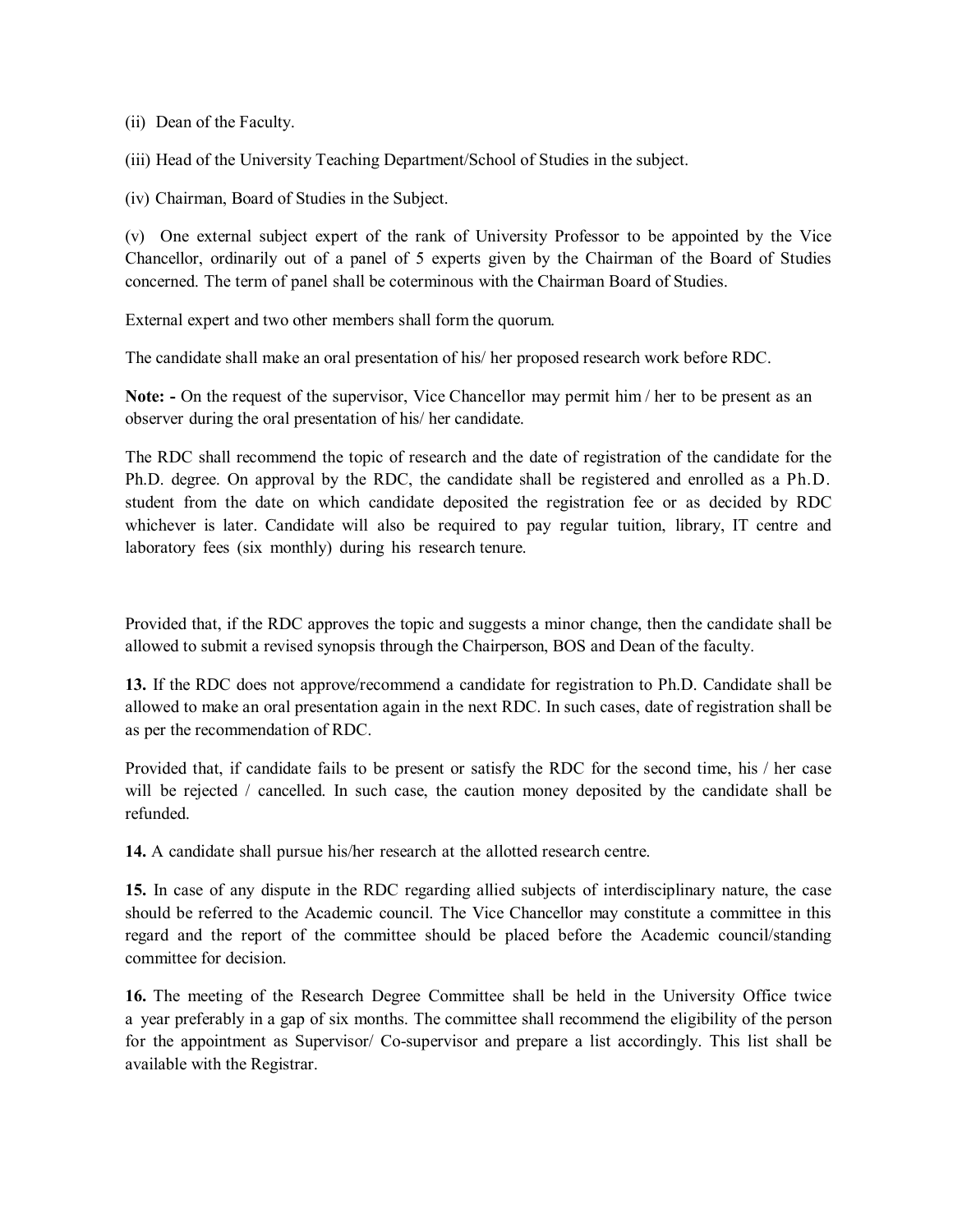Provided that, a candidate permitted to work in a research establishment recognized by the university shall be required to take one Supervisor/ Co-Supervisor from the institution/ research establishment where the candidate is actually working.

Also provided that, a candidate may be permitted to carry out his practical work in a Research Institution/Research Laboratory/Laboratory of a University for the purpose, under the supervision of a Scientist/ Teacher of the Institution who may or may not be the Co-supervisor of the candidate.

## **17. Eligibility of Supervisors/Co-supervisors:**

(i) A regular Professor of the University/College or Professor equivalent Scientist of the Research Establishment/Laboratory with at least five research publications in refereed journals and a regular Associate Professor (Reader) or equivalent Scientist /Assistant Professor(Lecturer) or equivalent Scientist of the university/college/ Research establishment with a Ph.D. degree and at least two research publications in refereed journals may be recognized as Research Supervisor/ Co-supervisor.

(ii) Only a full time regular teacher of the concerned University/College or scientist of the research establishment recognized as research centre can act as a supervisor. The external supervisors are not allowed. However, Co-Supervisor can be allowed in inter-disciplinary areas from other departments of the same institute or from other related institutions with the approval of the RDC.

(iii) A Research Supervisor who is a Professor or equivalent Scientist, at any given point of time, can guide upto a maximum of Eight (8) Ph.D. scholars. An Associate Professor or equivalent Scientist as Research Supervisor can guide upto a maximum of six (6) Ph.D. scholars and an Assistant Professor or equivalent Scientist as Research Supervisor can guide up to a maximum of four (4) Ph.D. scholars.

(iv) Maximum number of Ph.D. students can work under a Co-Supervisor will be same as under Supervisor mentioned above in column (iii). However, the Vice-Chancellor may increase the number of Ph.D. students under a Co-Supervisor under very special circumstances.

(v). In case of relocation of a Ph.D. woman scholar due to marriage or otherwise, the research data shall be allowed to be transferred to the University to which the scholar intends to relocate provided all the other conditions in these regulations are followed in letter and spirit and the research work does not pertain to the project secured by the parent institution/ supervisor from any funding agency. The scholar will however give due credit to the parent guide and the institution for the part of research already done. Such cases shall be decided by the RDC. The candidate has to pay prescribed fees to the university where she is being transferred.

\*For persons belonging to the following faculties, eligibility of Supervisors/ Co-Supervisors will be decided as follows:

| a. Faculty of Ayurved  | $\overline{\phantom{0}}$     | As per CCIM norms. |
|------------------------|------------------------------|--------------------|
| b. Faculty of Medicine | -                            |                    |
| I. Allopathy subjects  | $\qquad \qquad \blacksquare$ | As per MCI norms.  |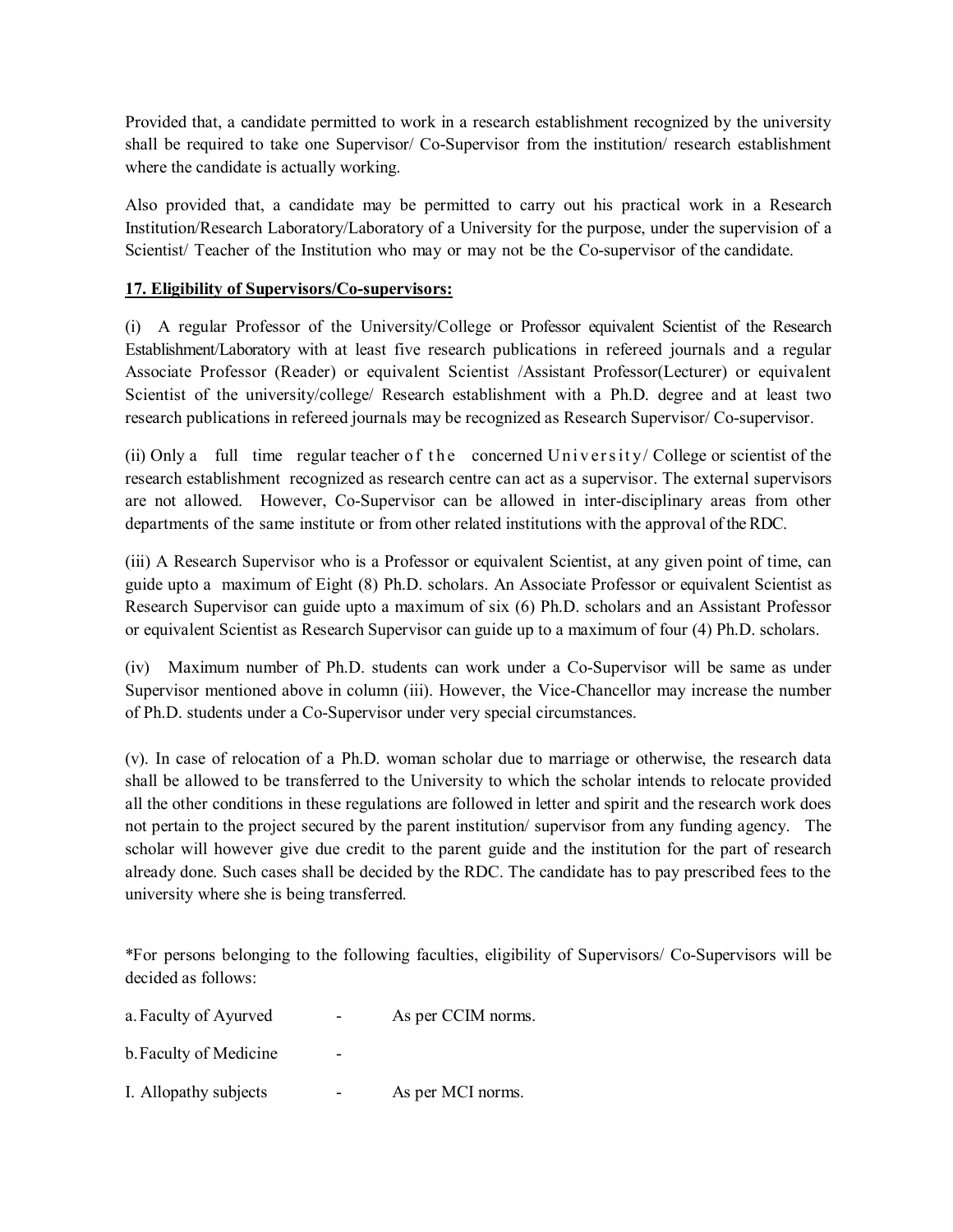| II. Nursing subjects     | $\sim$         | As per INC norms. |
|--------------------------|----------------|-------------------|
| III. Homeopathy subjects | $\overline{a}$ | As per CCH norms. |
| c. Faculty of Dentistry  |                | As per DCI norms. |

(vi) A recognized Supervisor/ Co-supervisor who fails to publish any research paper over duration of five years shall not be eligible to enroll any new candidate under his / her Supervision.

(vii) A regular teacher/ scientist/ scholar who wants to get himself / herself recognized as a Supervisor/Co-Supervisor shall apply in the prescribed format duly forwarded by the relevant Head/Principal/Director.

Provided that, the regular teacher who has been recognized as Supervisor/Co-supervisor under the repealed ordinance shall continue to be recognized as Supervisor /Co-Supervisor.

Provided further that, a person who is registered for Ph.D. degree in any University shall not be eligible to act as Supervisor/ Co-supervisor or member of any committee mentioned in this Ordinance.

**18.** The candidate shall pursue his research at the approved place of research under the supervisor/Cosupervisor on the approved subject.

The candidate shall put in at least 200 days attendance after completing course work in the Institution concerned or with the Supervisor.

The candidate shall be permitted to submit his/her thesis not earlier than three years and not later than six calendar years, from the date of registration. In case a candidate does not submit his/ her thesis within six calendar years from the date of registration and does not apply for extension in time, his/her registration shall stand automatically cancelled.

The women candidates and Persons with Disability (more than 40% disability) may be allowed a relaxation of two years for Ph.D. in the maximum duration. In addition, the women candidates may be provided Maternity Leave/Child Care Leave once in the entire duration of Ph.D. for up to 240 days.

Provided that the period for submission of thesis can be extended by one year by the Vice Chancellor, if he/she applies for extension at least one month before the expiry of registration period together with a prescribed fee. In case the candidate does not submit his/her thesis within the extended period his/her registration stand automatically cancelled.

Provided also that, Vice Chancellor may permit a candidate to get re-registered on the same topic on payment of re-registration fee. The minimum period of three years and attendance shall not apply to such reregistered candidates.

**19.** A candidate may be allowed to change the Supervisor by the Vice Chancellor on the recommendation of the RAC or Chairman BOS and Dean of the faculty under special circumstances. No major change in the topic of research will be permitted due to change of supervisor.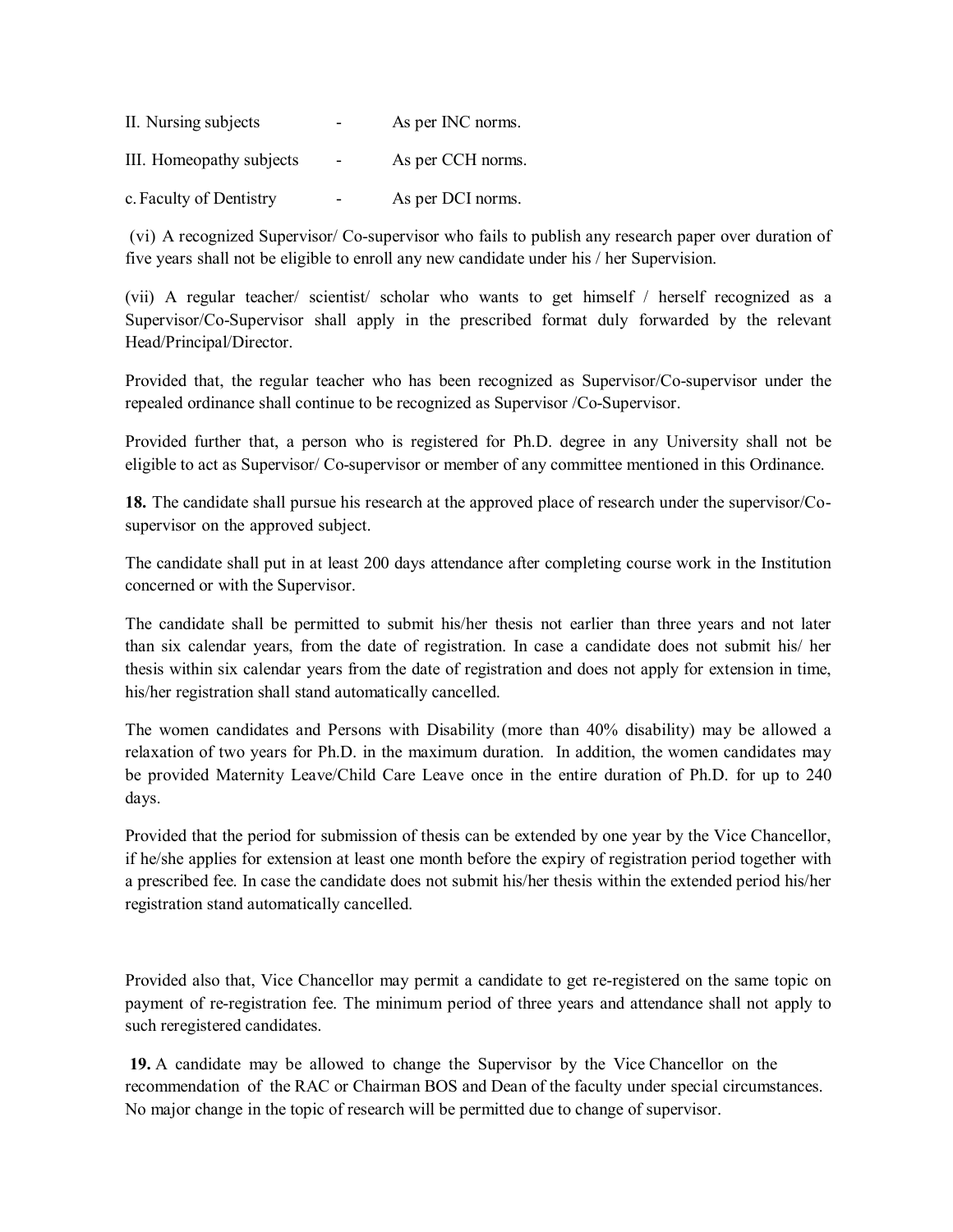**20.** (a) The University shall obtain every six months a record of attendance, receipt of fees paid and a progress report on a prescribed format (**Appendix-V**) of the work of the Research Scholar from his supervisor.

(b) If the progress of work is not found satisfactory in two successive reports or no reports are received for a period of one year and the candidate fails to deposit the fee, the Vice Chancellor may order the removal the name of the Scholar from the list of those registered for the Ph.D. Degree.

#### **21. Evaluation and Assessment Methods, minimum standards for award of the degree:**

The candidate shall submit a draft dissertation  $/$  thesis to the research centre prior sub m is sion of the research summary and the scholar shall make a presentation in the research centre open to all faculty members and other research scholars. The feedback and comments obtained from them may be suitably incorporated into the draft dissertation / thesis in consultation with the supervisor/ co-supervisor.

On the advice of the Supervisor and Co-Supervisor (if any) minor changes in the thesis title may be approved by the Research Advisory Committee.

**22.** Ph.D. scholars must publish at least one (1) research paper in refereed journal and make two paper presentations in conferences / seminars before the submission of the thesis for adjudication, and produce evidence for the same in the form of presentation certificates and/or reprints.

**23.** (a) The candidate shall submit six copies of the summary of the thesis together with a list of research papers published/communicated for publication, if any, through his Supervisor to the Registrar about three months prior to the anticipated date of submission of thesis.

(b)The Supervisor shall submit a panel of at least six names of examiners actively engaged in the concerned area of research not below the rank of Associate Professor (Reader) or college Professor in a sealed envelope to the Registrar. Provided that the panel of examiners shall be obtained from the Head University Teaching Department/School of Studies/chairman Board of Studies of the subject concerned, in case the candidate is related**\*** to the Supervisor.

(c) On the receipt of the panel of examiners from the Supervisor and summary from the candidate, the Registrar shall call a meeting of Examination committee of the subject concerned. Considering the panel submitted by the Supervisor/Head University Teaching Department/School of Studies/Chairman, Board of Studies, and the committee shall prepare a panel of six examiners.

(d) The Vice Chancellor shall appoint out of the panel submitted by the Examination Committee, four examiners in order of preferences. Out of which at least two shall be from out of the state. The consent of examiners shall be obtained by sending them the summary and list of publications.

**Note: -** Supervisor/Head of the department/Chairman Board of Studies as well as Examination Committee can recommend the name of foreign examiners. In case a foreign examiner appointed by the Vice Chancellor and the candidate whishes the thesis to be sent by AIR MAIL he/she shall have to bear the charges on AIRMAIL.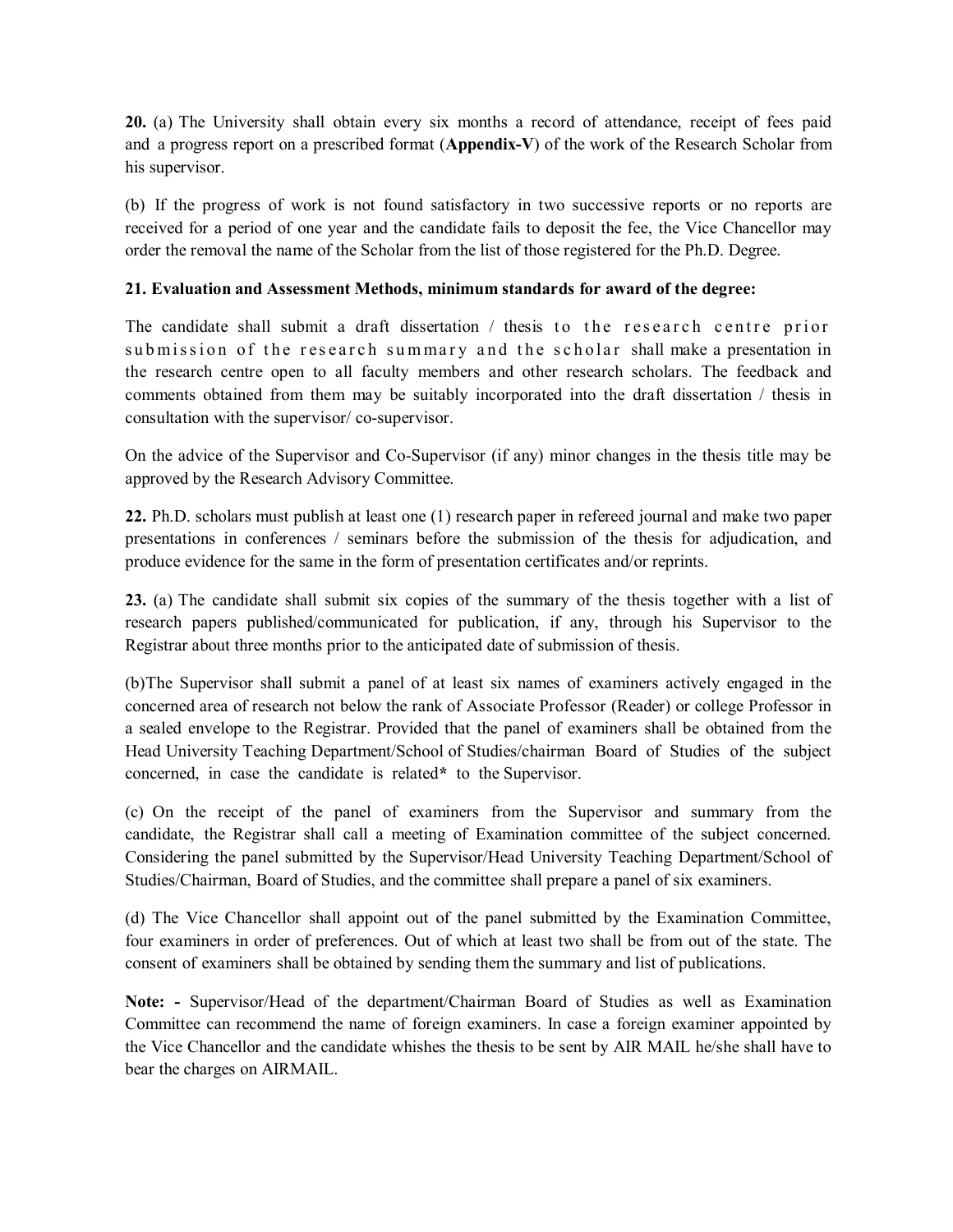\*The term relations shall include: Father, Mother, Wife, Husband, Daughter, Son, Grandson, Granddaughter, Brother, Sister, Nephew, Niece, Grandnephew/ Grandniece, Uncle, Aunt, Son-in-law, sister-in-law, father-in-law, mother-in-law, first cousin-in-law etc.

**24.** The candidate shall submit three copies of hardbound thesis and soft copy in the form of CD along with the following:-

**(a)** Minimum one Research Paper published in a referred journal and two research papers presented in conferences / seminars along with evidence for the same in the form of presentation certificates and/or reprints.

**(b)** The University shall evolve a mechanism using well developed software and gadgets to detect plagiarism and other forms of academic dishonesty. While submitting the thesis for evaluation, the thesis shall have a declaration from the research scholar, forwarded by the Supervisor and/ or Co-Supervisor), stating the originality of the work, vouching that there is no plagiarism, work done under the Supervisor / Co-supervisor at the approved place of the work for the required period as per the provisions of the Ph.D. Ordinance, and that the work has not been submitted for the award of any other degree/diploma of the same Institution where the work was carried out, or to any other Institution (Appendix–VI).

(c) The Certificate from the Supervisor together with Co-supervisors, if any, that the thesis fulfills the requirements of the ordinance relating to the Ph.D. Degree of the University (Appendix – VII).

(d) The candidate shall also remit with the thesis a prescribed examination fee.

**25.** On receipt of the thesis along with the certificates and fee, it shall be sent to the examiners. The Ph.D. thesis submitted by a research scholar shall be evaluated by his/her Research Supervisor and at least two external examiners, who are not in the jurisdiction of the University, of whom one examiner may be from outside the country.

**26.** The thesis to be accepted for the award of the Ph.D. degree must comply with the following conditions:

(a) It must be a piece of research work characterized either by the discovery of the facts or by a fresh approach towards the interpretation of facts in either case it should evince the candidate's capacity for critical examination and sound judgment.

(b) It must be satisfactory in point of language and presentation of the subject matter.

**27.** The examiners shall categorically recommend in the prescribed proforma the acceptance/revision or rejection of the thesis together with detailed comments on the points spelled out in clause 26 of this Ordinance. The examiner must also give a list of the questions to be asked at Viva-voce examination.

**28.** The Vice Chancellor can recall the thesis from an examiner who fails to sent the report within two months of the date of dispatch of the thesis and appoint another examiner.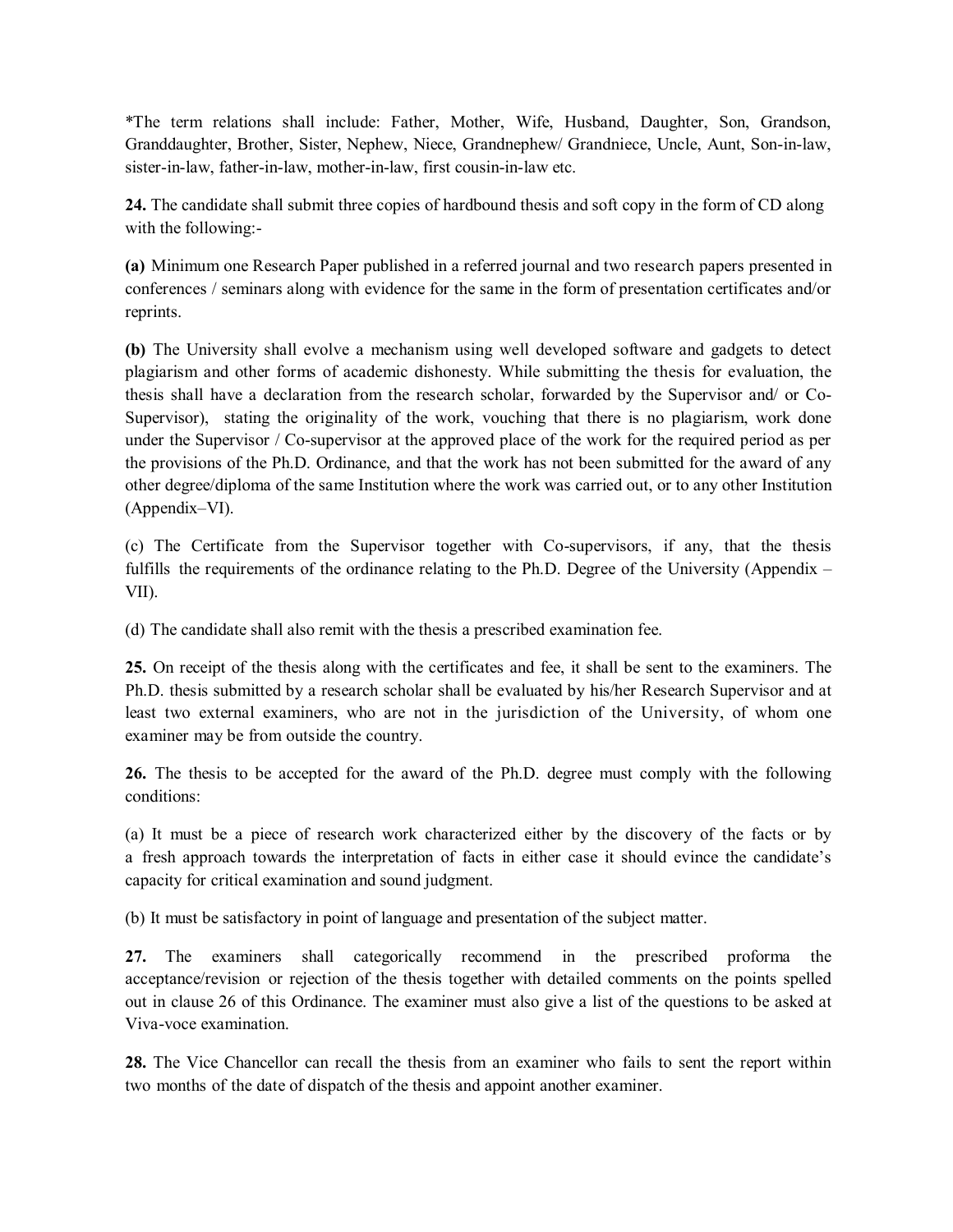**29.** (a) In case both external examiners reject the thesis or one of them rejects the thesis and the other recommends a revision, the thesis shall be rejected.

(b) If both the examiners recommend for the revision of the thesis, the candidate shall be called upon to revise the thesis in the light of the observations of examiners.

(c) If one examiner approves the thesis and the other rejects it or recommends for revision the thesis shall be sent to the third examiner drawn from the panel of examiners approved by the Vice Chancellor without the reports of earlier examiners. The third examiner shall be asked to give his/her opinion and this opinion shall be final.

(d) In case both the original examiners accept the thesis for the award of the Ph. D. Degree or in the event of it being referred to the third examiner, the third examiner accepts the thesis for the award of the Ph.D. Degree, the candidate shall be called upon to appear at the viva-voce examination before a board of examiners comprising of the Supervisor / Co-supervisor (if any) and one of the two examiners (appointed by the Vice Chancellor) who have accepted the thesis for the award of the Ph.D. degree. Provided that the Vice Chancellor shall appoint Head Department/School of Studies or Chairman Board of Studies of the subject concerned to act as viva-voce examiner in place of the Supervisor, in case the candidate is related to the Supervisor.

(e) The Supervisor/Head University Teaching Department/School of Studies/ Chairman, Board of Studies of the subject concerned, as the case may be, shall be communicated the name of the external examiner appointed by Vice Chancellor to conduct the viva-voce examination. The date fixed for the viva-voce be informed to the candidate and the Registrar.

Provided that (looking to the) in special circumstances, Vice Chancellor may appoint alternate vivavoce examiner if both the examiners are not in a position to conduct the viva-voce examination.

(f) The viva- voce examination shall be conducted at the University Teaching Department/School of Studies in the subject/ research centre / or at any place and also through Video Conference, in case the candidate is unable to give Viva at the centre, fixed by the University for the purpose. The date, time and place of viva-voce examination shall be notified by the Registrar at least a week in advance. At the time of viva-voce examination, the board of examiners shall be provided the reports of the examiners which shall be returned along with the report of viva-voce examination to the Registrar.

(g) The candidate shall present the work embodied in the thesis before the board of examiners, members of / faculty, research scholars and other interested persons. After the presentation of the research work, the Board shall ask questions together with those questions which have been given along with examiners reports. Others in the audience can also ask questions and the candidate shall reply only those questions which are permitted by the external examiner.

(h) In case the recommendations of the vivo-voce examiners differ from that of the thesis examiner or there is difference of opinion between the viva-voce examiners, the candidate shall reappear at a second viva-voce examination within six-months. If the candidate fails to satisfy the viva-voce examiners a second time, his/her thesis shall be finally rejected. Such candidates would be required to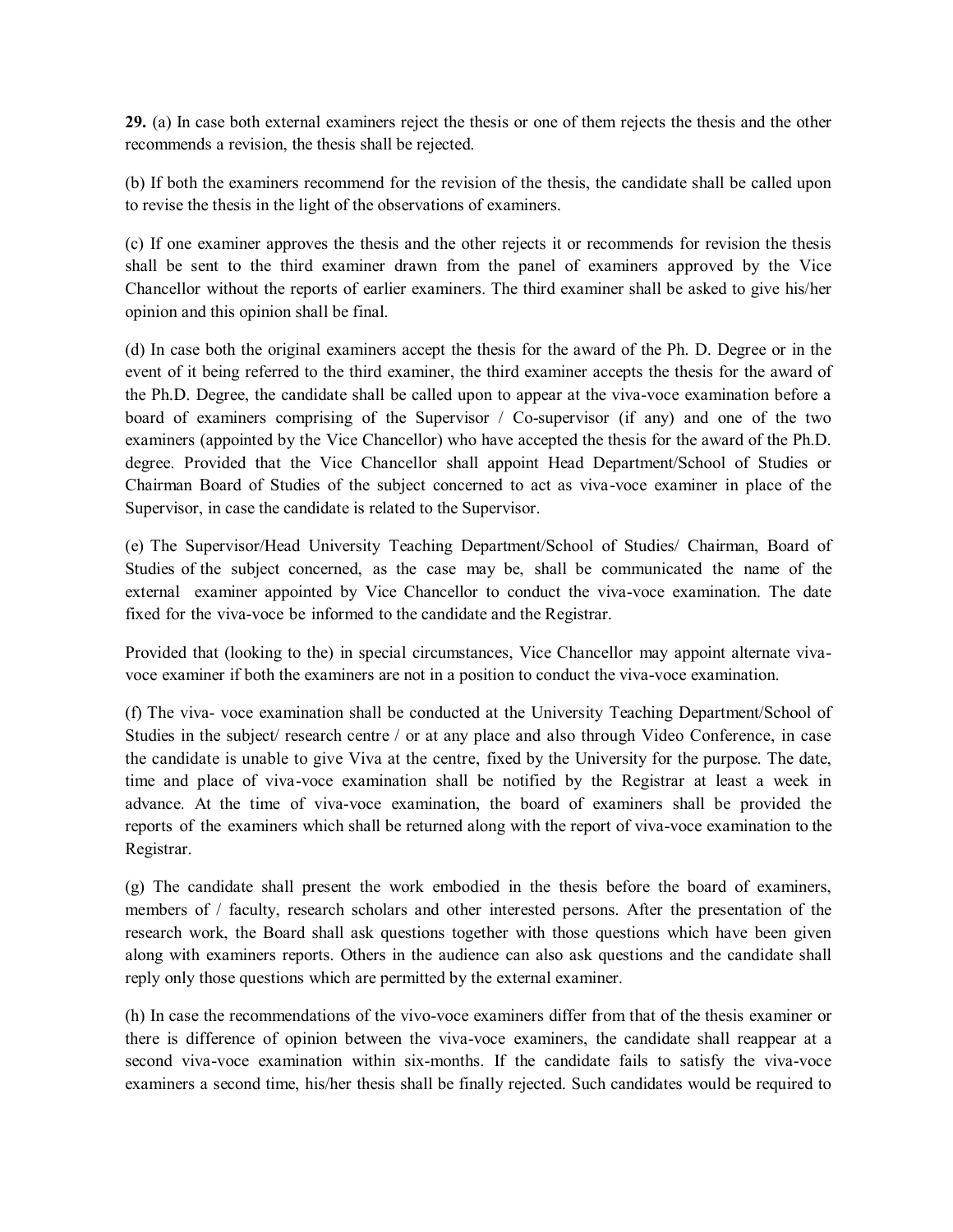pay an additional prescribed fee for second viva-voce. The external examiner for second viva-voce shall be appointed by the Vice Chancellor.

**30.** If the examiners recommend that the candidate be asked to revise/improve his thesis, the candidate has to resubmit his thesis not earlier than six months and not later than eighteen months, the period being counted from the date of the issue of order to the candidate. The candidate shall be provided examiners(s) reports without disclosing the names of the examiners to enable him/her to improve the thesis. All the copies of thesis shall also be returned to the candidate.

In case the candidate is allowed to resubmit the thesis he/she will have to pay a prescribed fee afresh at the time of resubmission, but it shall not be necessary for him to reproduce any certificate of further attendance at the institution at which he/she carried out the work.

The resubmitted three copies with a soft copy in the form of CD of the thesis must make clear mention that it is a revised version.

The thesis shall be got examined as for as possible by the examiners who finally recommended for the revision.

In case both the examiners of revised thesis accepted the thesis for the award then the candidate shall be awarded the Ph.D. degree on successful viva-voce examination as per provisions of clause 29 of the Ordinance.

In case a candidate is asked to revise the thesis under clause 29(b) and one of the examiners recommends again for revision and the other accepts the thesis for award then the thesis shall be sent to the third examiner, if the third examiner rejects or recommends for revision the thesis shall stand rejected. If he accepts for the award then the candidate shall be awarded the Ph.D. degree on successful viva-voce examination as per provision of clause 29 of the Ordinance.

In case a candidate who has been asked to revise the thesis under class 29 (c) and one of the examiners recommends again for revision and the other accepts the thesis for award then the candidate shall be awarded the Ph.D. Degree on successful viva-voce examination as per provision of clause 29 of the ordinance. If the revised thesis is required to be revised a second time, it shall automatically stand rejected.

**31.** The thesis shall be published only with the permission of the University and such publication shall state on the title page itself that this was a thesis approved for the award of the Ph. D degree of the University.

**32.** After the viva-voce, the recommendation of the examiners shall be reported to the Executive Council for the award of Ph.D. degree to the candidate. One copy of the thesis will be kept in the University Library and another copy will be kept in the Departmental Library of the Institution where the research work was carried out, the third will be returned to the supervisor. After successful completion of the evaluation process and before the announcement of the award of the Ph.D. degree, the university shall submit an electronic copy of the Ph. D. thesis to the INFLIBNET, for hosting the same so as to make it accessible to all Institutions/Colleges.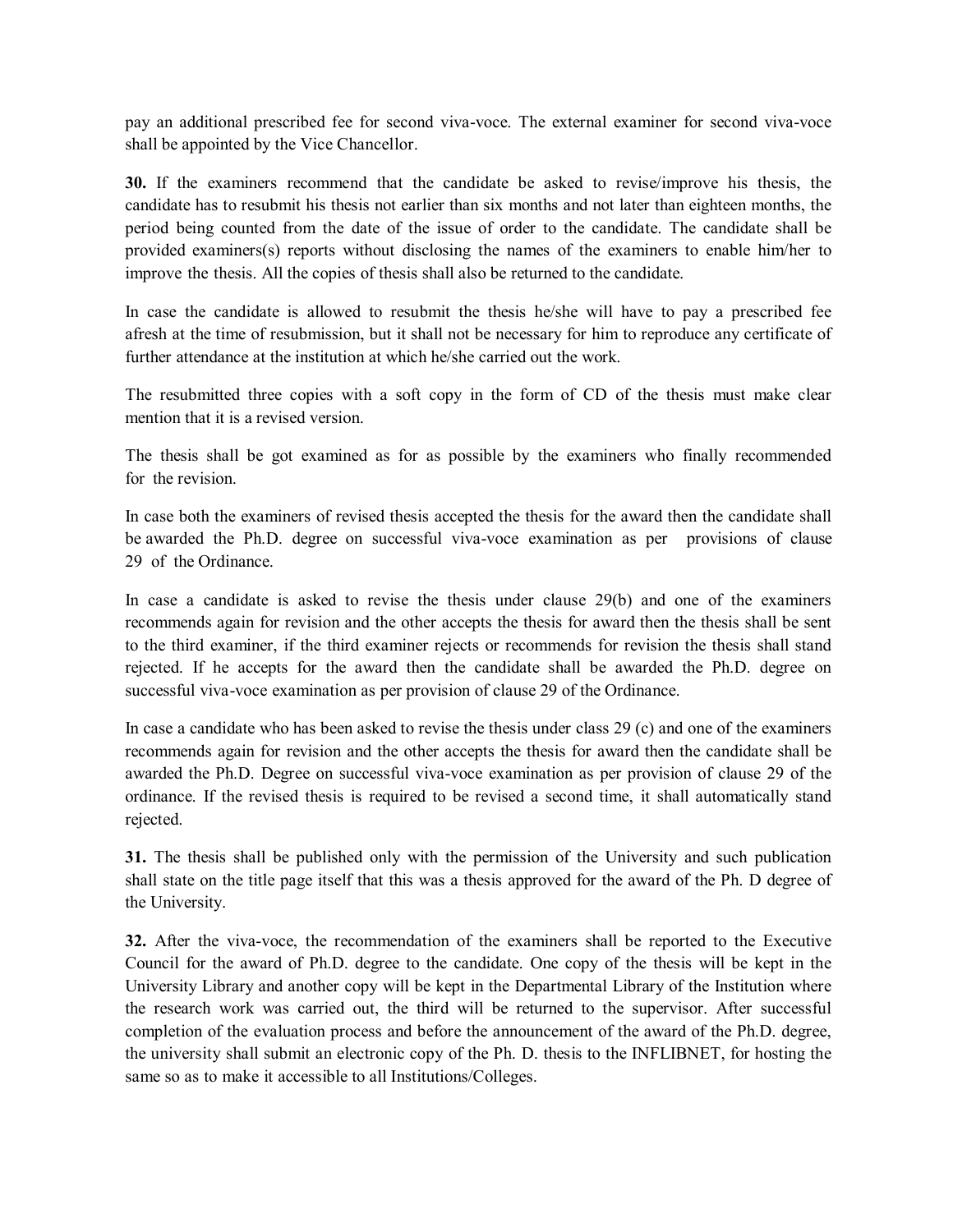**33.** After the declaration of the result the successful candidates may be provided the copies of reports of examiners who recommended for the award of the degree on payment of prescribe fee. The reports will not be disclosed the identity of the examiners.

**34.** On detection of any irregularity, the University shall take suitable steps to withdraw the degree as per provisions of Section 6 [12] of the Adhiniyam.

The university shall develop appropriate methods so as to complete the entire process of evaluation of Ph.D. thesis within a period of six months from the date of submission of the thesis.

# **35. Academic, administrative and infrastructure requirement to be fulfilled by the Research Establis hments / Colleges for getting recognition as Research Centre:**

Research establishments/ laboratories of Government of India/ State Government with at least two Ph.D. qualified Scientists / other academic staff along with required infrastructure, supporting administrative and research promotion facilities as per this Ordinance, shall be considered eligible to recognize as research centre through MoU with the concerned UTDs.

Affiliated Post-graduate c olleges may be considered eligible to offer Ph .D programmes only if they satisfy the availability of eligible Research Supervisors, required infrastructure and supporting administrative and research promotion facilities as per this Ordinance. Colleges should have the necessary recognition of the University under which they operate to offer Ph.D. programme.

Post-graduate Departments of the Colleges with at least two Ph.D. qualified teachers in the Department concerned along with required infrastructure, supporting administrative and research promotion facilities as per this Ordinance, shall be considered eligible to offer Ph.D. programmes.

Colleges with adequate facilities for research as mentioned below alone shall offer Ph. D. programme:

In case of science and technology disciplines, exclusive research laboratories with sophisticated equipment as specified by the university with provision for adequate space per research scholar along with computer facilities and essential software, and uninterrupted power and water supply.

In case of all other disciplines including S&T, earmarked library resources including latest books, Indian and International journals, e- journals, extended working hours for all disciplines, adequate space for research scholars in the Department/ library for reading, writing and storing study and research materials.

Colleges may also access the required facilities of the neighbouring Institutions/ Colleges, or of those Institutions/ Colleges/ R&D laboratories/ Organizations which have the required facilities.

#### **36. Treatment of Ph.D. through Distance Mode/Part-time:**

University does not conduct Ph.D. Programmes through distance education mode. However, part-time Ph.D may be allowed provided all the conditions mentioned in the extant Ph.D Ordinance are met.